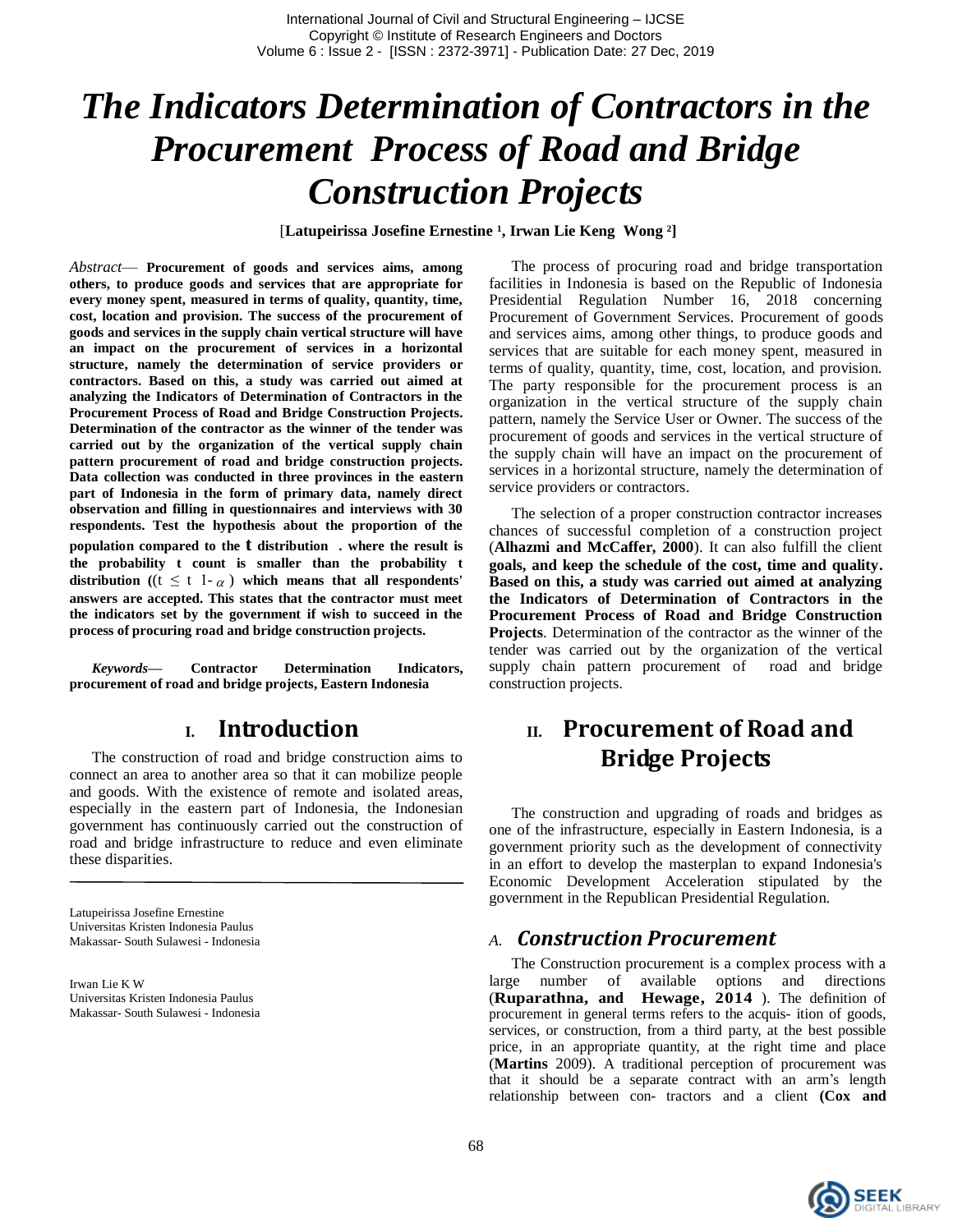**Townsend 1998)**. In general, the procurement process is organized as per the owner's discretion. The project owner, representative, or an external party assumes the responsibility of managing the procurement process **(Cox et al. 2006**).

Tendering is the process of selecting the most suitable contractor for a construction project. The tendering process involves two distinct mutually exclusive activities. The first activity, according to involves the preparation of tender estimates by contractors for the purpose of submitting a bid. The second activity deals with the evaluation of the bids submitted by contractors to enable the best contractor(s) to be selected and is normally carried out by owners and/or their professional advisors such as quantity surveyors and project managers **(Moselhi & Martinelli (1990)** being documented by **Oladapo and Odeyinka(2006**). The tender evaluation method used is critical to the success of the project because it strongly affects the subsequent outcome of the project (Jaselskis and Russell, 1992 being documented by **Oladapo and Odeyinka(2006**).

 The aim of the public procurement rules is to ensure that contracting authorities use public funds to finance public purchases in the best possible way by seeking out and taking advantage of competition in the relevant market to get a good deal. Simultaneously, the rules and regulations aim to afford suppliers the opportunity to compete on equal terms. Therefore, procurements within public agencies must normally go through a tendering process, and the concept of the lowest bid is normally used **(Safi et al, 2014).**

## *B. Procurement Based on Presidential Regulations*

 A primary issue that is often raised within the construction industry relates to what clients want in order to be satisfied with their buildings and the means by which those buildings have been procured. Consequently, it is important to evaluate the clients' criteria, their importance and then seek performance to match the criteria. While the use of such criteria can be used as a guide to assist decision-makers with an initial understanding of the basic attributes of a particular procurement system they should not be used as a basis for selecting the procurement method. This is because of the underlying complexity associated with matching client needs and priorities with a particular method (Kumaraswamy and Dissanayaka, 1998) being documented by **Baccarini et al (2008).**

Procurement of Government Goods and Services has an important role in the implementation of national development to improve public services and the development of national and regional economies.

 In order to realize Government Goods and Services Procurement, it is necessary to regulate the Procurement of Goods and Services that provide the maximum value of benefits and contribute to the increased use of domestic products, increase the role of Micro, Small Business and Medium Enterprises as well as sustainable development **(Republic of Indonesia presidential regulation Number 16, 2018).**

According to **Latupeirissa and Wong (2018),** the occurrence of irregularities in the supply chain from the process of procuring road and bridge projects raises risks in the implementation of the project. Therefore the determination of the winner of the tender must meet the Indicators which include: Qualification Requirements for Business Entity Administration, Business Entity Technical Qualification Terms, Business Entity Financial Qualification Terms, Bid Technical Evaluation, Bid Price Evaluation. **(Regulation of the Minister of Public Works and Housing, No.7, 2019)**

# **III. Research Method**

Highly competitive and profound changes in the construction industry are forcing construction executives to continuously improve the performance of their firms **(Hany et al, 2013)**. Performance measurement is the heart of cease- less improvement. As a general rule, benchmarking is the next step to improve contractors efficiency and effectiveness of products and processes (Luu et al, 2008 being documented by **Elshakour et al, 2013** ).

 The contractor as the winner of the tender must meet the qualifications based on the indicators set by the Indonesian government. Therefore to measure contractor's knowledge of these indicators, data is collected from the project manager, which consists of project owners, consultants and contractors.

## *A. Data Collection*

Data is collected directly from the object under study and comes from the actual situation including direct observation in the field. While interviews were conducted with related parties in the procurement of road and bridge projects in Eastern Indonesia. The purpose of the interview is to verify data obtained from observations and information from existing data.

Respondents interviewed were representatives of owners, large contracting companies that met the requirements and consulting companies, all of which were 30 respondents

 Indicators which include: Qualification Requirements for Business Entity Administration, Provisions on Business Entity Technical Qualifications, Business Entity Financial Qualification Requirements, Bid Technical Evaluation, Bid Price Evaluation shown in Table I.

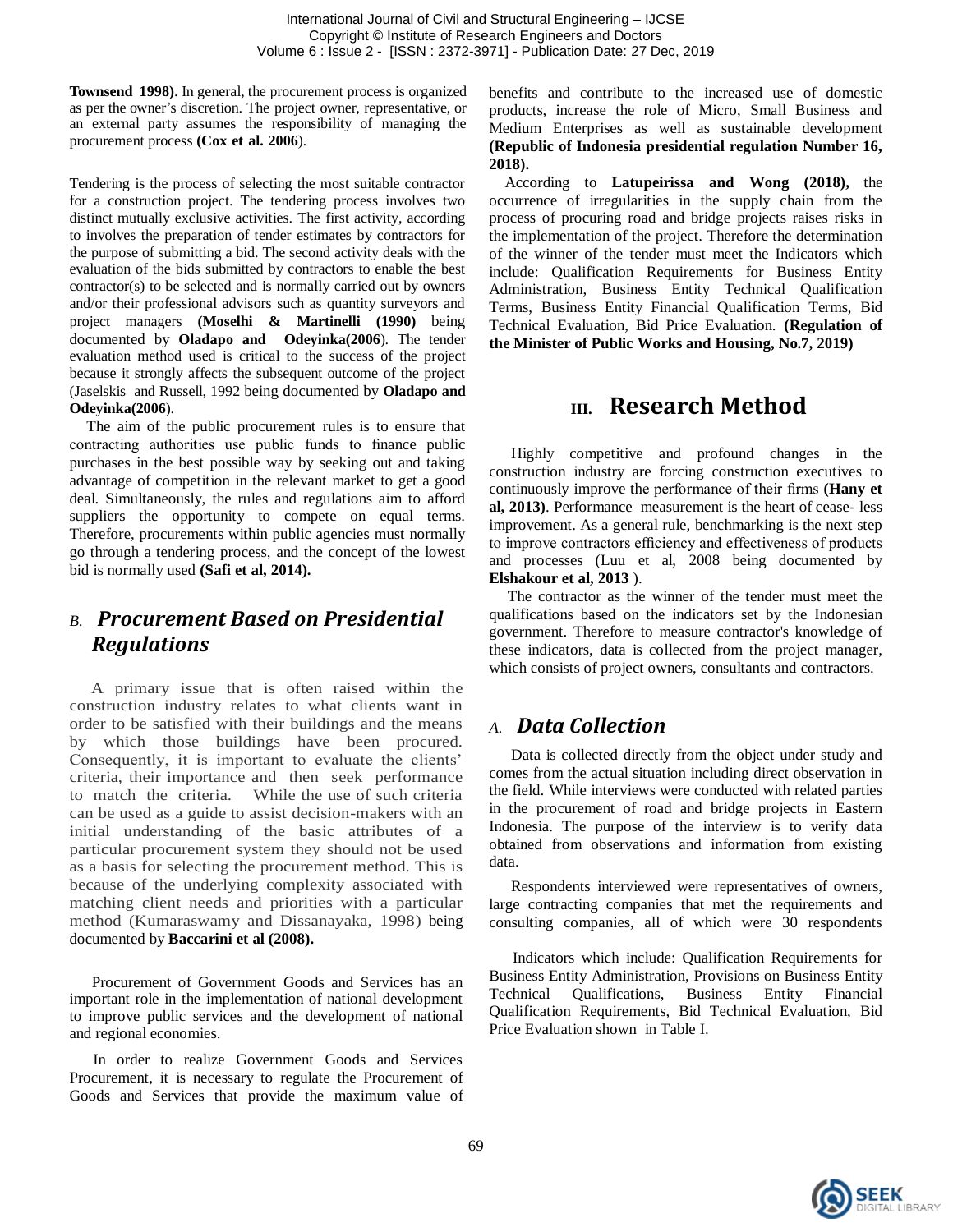| <b>TABLE</b> |                    | <b>INDICATORS</b> | OF | <b>DETERMINATION</b> |  |
|--------------|--------------------|-------------------|----|----------------------|--|
|              | <b>CONTRACTORS</b> |                   |    |                      |  |

| No           | Code  | <b>Indicator</b>                                                                                                   |
|--------------|-------|--------------------------------------------------------------------------------------------------------------------|
| I            |       | Qualification requirements for business<br>entity                                                                  |
|              |       | administration (QRfBEA)                                                                                            |
| 1.           | I.1   | Having a construction services business license for                                                                |
|              |       | foreign consultancy services business entities, have                                                               |
|              |       | proof of permit for representatives of foreign                                                                     |
| 2.           | 1.2   | consultancy services                                                                                               |
|              |       | Have a business entity certificate with qualifications<br>and classifications/subclassifications that meet the     |
|              |       | requirements                                                                                                       |
| 3.           | I.3   | Has a quality management certificate, occupational                                                                 |
|              |       | and safety management certificate<br>health<br>and                                                                 |
|              |       | environmental management certificate for employment                                                                |
|              |       | complex construction and or for large qualified                                                                    |
|              |       | business actor                                                                                                     |
| 4.           | I.4   | Has a taxpayer identification number and has fulfilled                                                             |
|              |       | the obligation taxation                                                                                            |
| 5.           | I.5   | Having deed of establishment of the company and its<br>amendments                                                  |
| $\mathbf{I}$ |       | Terms of technical qualification of business agency                                                                |
|              |       | (ToTOoBA)                                                                                                          |
| 1.           | II.1  | Experience at least 1 (one) job inside the last 4 (four)                                                           |
|              |       | years, including subcontracting experience except for                                                              |
|              |       | the provider just established less than 3 (three) years                                                            |
| 2.           | II.2  | Have basic ability for work intended for medium and                                                                |
|              |       | large businesses with a basic ability score equal to 3                                                             |
|              |       | experience score highest in sub-classification, type of<br>work, and / or key activities (major items) that are in |
|              |       | accordance with the requirements in the last 10 years                                                              |
| 3.           | II.3  | Meet the remaining package capabilities for small                                                                  |
|              |       | businesses                                                                                                         |
| 4.           | II.4  | Have at least                                                                                                      |
|              |       |                                                                                                                    |
|              |       | a. 1 (one) certified permanent staff that is in                                                                    |
|              |       | accordance with the classification of Business Entity<br>required<br>businesses<br>Certificates<br>for<br>small    |
|              |       | b. 1 (one) permanent certified staff that is in                                                                    |
|              |       | accordance with the sub-classification of business                                                                 |
|              |       | entity certificates required for medium and large                                                                  |
|              |       | businesses and selected according to the required                                                                  |
|              |       | qualifications                                                                                                     |
| Ш            |       | <b>Business</b><br><b>Entity</b><br>Financial<br>Qualification                                                     |
| 1.           | III.1 | <b>Requirements (BEFQR)</b><br>Have Real Remaining Capabilities with numbers                                       |
|              |       | at least equal to 10% (ten percent) from estimated own                                                             |
|              |       | prices, which are accompanied by financial statements                                                              |
|              |       | for work aimed at medium and large companies.                                                                      |
|              |       | Especially for large businesses, financial statements                                                              |
|              |       | must be audited                                                                                                    |
| IV           |       | <b>Bid Technical Evaluation (BTE)</b>                                                                              |
| 1.           | IV.1  | The elements assessed and procedures for evaluating:<br>Implementation<br>Method:<br>Job<br>Duration<br>of         |
|              |       | implementation work; Having the ability to provide                                                                 |
|              |       | personnel; Have the<br>ability to provide<br>main                                                                  |
|              |       | equipment;Subcontracting partially work that is not a                                                              |
|              |       | Delivering<br>Identification<br>job<br>main;<br>fields                                                             |
|              |       | danger.                                                                                                            |
|              | IV.2  | The methods offered by participants are compared to                                                                |
|              |       | the methods that have been set<br><b>Bid Price Evaluation (BPE)</b>                                                |
|              | V.1   | OHS and Construction Safety implementation costs                                                                   |
|              |       | must be calculated separately in the total cost of the                                                             |
|              |       | offer, with the amount of the cost according to the                                                                |
|              |       | needs                                                                                                              |
|              |       |                                                                                                                    |

#### *B. Indicator Measurement*

The mean of this observation, called the population or sample is calculated as follows (Johnson and Bhattacharyya, 1992)

$$
\mu = \bar{x} = \frac{\text{sum of the observations}}{\text{sample size}} \tag{1}
$$

The mean of X or population mean

 $E(X) = \mu$  $= \sum$  (value \* probability)  $=\sum xif(x)$ 

Here the sum extends over all the distinct values *xi* of X

The variance of  $X$  is abbreviated as  $Var(X)$ , and is also denoted by  $\sigma^2$ . The standard deviation of X is positive square root of the variance, and is denoted by sd(X) or  $\sigma$ .

Variance and standard deviation of X :

$$
\sigma^{2} = \text{Var}(X) = \Sigma(x_{i} - \mu) f(x_{i})
$$
  

$$
\sigma = sd(X) = +\sqrt{Var(X)}
$$
 (2)

## *C. Testing hypotheses about a population proportion*

Testing using formulas :

t calculate 
$$
=\frac{\bar{x} - \mu_0}{\frac{s}{\sqrt{n}}}
$$
 (3)

where :

µo = score determined by the researcher

 $t =$  price on distribution list

 $\text{Siq} = \alpha = 0.05$ , then the testing criteria are H0 retain if  $t \le t$  1- $\alpha$ 

t<sub>1- $\alpha$ </sub>, is obtained of t distribution list with opportunities 1- $\alpha$ Either reject H0

degree of freedom  $(df) = n - 1$ 

# **IV. Results And Discussion**

The parties representing the owner, consultant, and contractor, are 30 respondent were asked to answer questions on 13 indicators as a determination that the contractor was successful

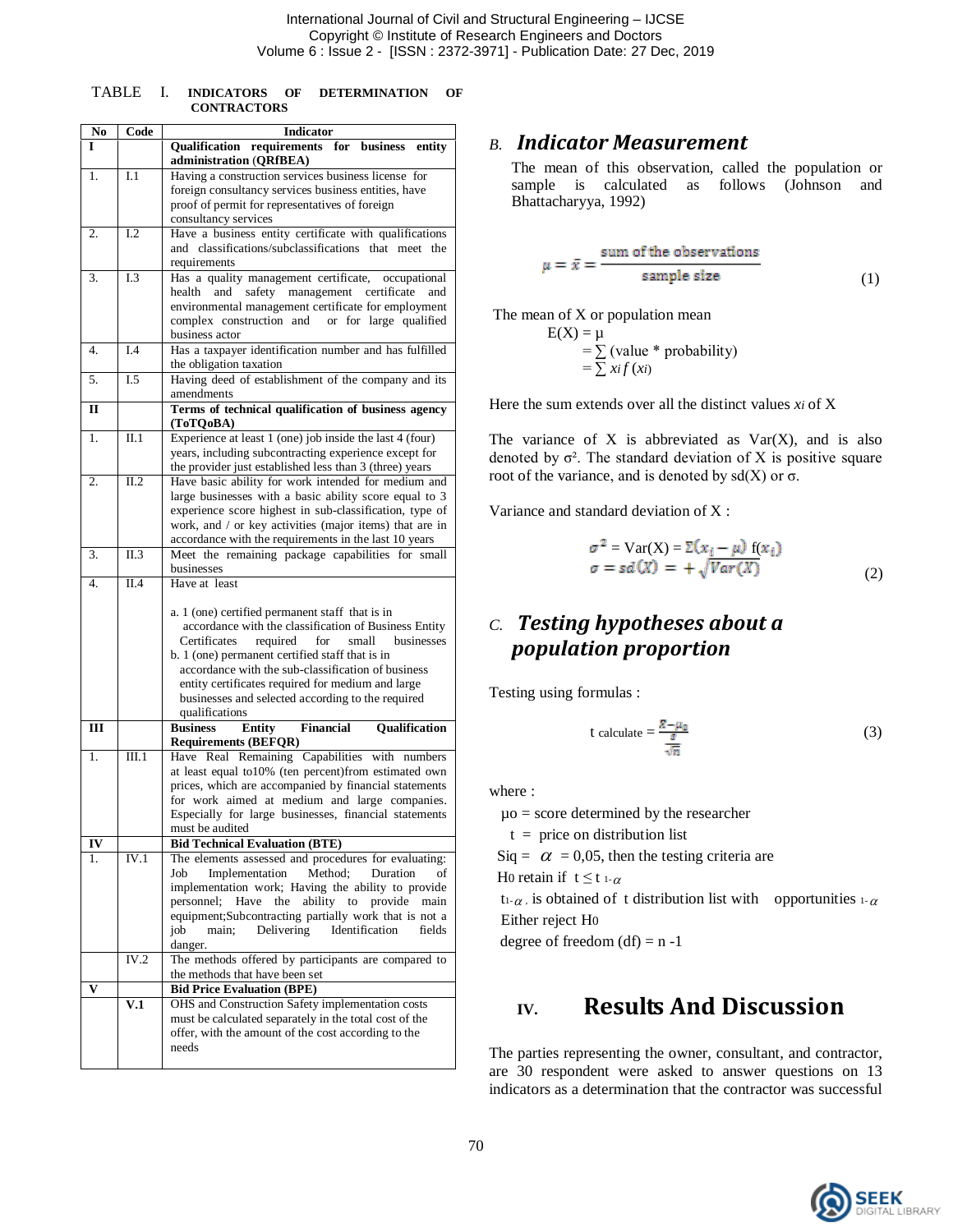International Journal of Civil and Structural Engineering – IJCSE Copyright © Institute of Research Engineers and Doctors Volume 6 : Issue 2 - [ISSN : 2372-3971] - Publication Date: 27 Dec, 2019

in the procurement process. Respondents answers for first indicators is shown in Table II.

#### TABLE II. RESPONDENTS ANSWERS FOR FIRST INDICATORS (I.1)

(Having a construction services business license for foreign consultancy services business entities, have proof of permit for representatives of foreign consultancy services)

| No                | <b>Respondents</b> | The contractor was<br>successful in the<br>procurement process $(\% )$ |  |  |
|-------------------|--------------------|------------------------------------------------------------------------|--|--|
| 1.                | R <sub>1</sub>     | 85                                                                     |  |  |
| 2.                | R <sub>2</sub>     | 90                                                                     |  |  |
| 3.                | R <sub>3</sub>     | 85                                                                     |  |  |
| 4.                | R <sub>4</sub>     | 95                                                                     |  |  |
| 5.                | $\overline{R5}$    | 95                                                                     |  |  |
| 6.                | R <sub>6</sub>     | 87                                                                     |  |  |
| 7.                | R7                 | 88                                                                     |  |  |
| 8.                | R8                 | 98                                                                     |  |  |
| 9.                | R <sub>9</sub>     | 95                                                                     |  |  |
| 10.               | R10                | 95                                                                     |  |  |
| 11.               | R11                | 85                                                                     |  |  |
| $\overline{12}$ . | R12                | 89                                                                     |  |  |
| 13.               | R <sub>13</sub>    | 88                                                                     |  |  |
| 14.               | R <sub>14</sub>    | 90                                                                     |  |  |
| 15.               | R <sub>15</sub>    | 95                                                                     |  |  |
| 16.               | R <sub>16</sub>    | 94                                                                     |  |  |
| 17.               | R17                | 91                                                                     |  |  |
| 18.               | R <sub>18</sub>    | 95                                                                     |  |  |
| 19.               | R <sub>19</sub>    | 99                                                                     |  |  |
| 20.               | R <sub>20</sub>    | 89                                                                     |  |  |
| 21.               | R <sub>21</sub>    | 90                                                                     |  |  |
| 22.               | R <sub>22</sub>    | 85                                                                     |  |  |
| 23.               | R <sub>23</sub>    | 80                                                                     |  |  |
| 24.               | R <sub>24</sub>    | 90                                                                     |  |  |
| 25.               | R <sub>25</sub>    | 95                                                                     |  |  |
| 26.               | R <sub>26</sub>    | 90                                                                     |  |  |
| 27.               | R <sub>27</sub>    | 90                                                                     |  |  |
| 28.               | R <sub>28</sub>    | 97                                                                     |  |  |
| 29.               | R <sub>29</sub>    | 89                                                                     |  |  |
| $\overline{30}$   | R30                | 90                                                                     |  |  |
|                   | Sum                | $\overline{2724}$                                                      |  |  |

The average value of respondents' answers based on formula (1) is

$$
\overline{X} = \frac{2724}{30} = 90.80
$$

In the same way, the respondent's answers to other indicators are analyzed and the average calculation. The results are shown in Table III.

The initial hypothesis (H0) states that the contractor can succeed in the procurement of road and bridge construction projects if it meets the required indicators which means H0 is retain. By using formula (3), the results of the calculations compared with the distribution t, are shown in Table IV

#### TABLE III. THE NUMBER OF RESPONDENTS' ANSWERS AND THE AVERAGE

| No               | Code  | $\sum$ | $\mu = X$ |  |
|------------------|-------|--------|-----------|--|
| I                |       |        |           |  |
| 1.               | I.1   | 2724   | 90,80     |  |
| 2.               | 1.2   | 2729   | 90,97     |  |
| 3.               | I.3   | 2727   | 90.90     |  |
| $\overline{4}$ . | I.4   | 2724   | 90,80     |  |
| 5.               | I.5   | 2728   | 90,93     |  |
| $\mathbf{I}$     |       |        |           |  |
| 1.               | II.1  | 2729   | 90,97     |  |
| 2.               | II.2  | 2730   | 91,00     |  |
| $\overline{3}$ . | II.3  | 2727   | 90,90     |  |
| $\overline{4}$ . | II.4  | 2724   | 90.80     |  |
| Ш                |       |        |           |  |
| 1.               | III.1 | 2730   | 91,00     |  |
| IV               |       |        |           |  |
| 1.               | IV.1  | 2728   | 90,93     |  |
|                  | IV.2  | 2724   | 90.80     |  |
| $\mathbf{V}$     |       |        |           |  |
|                  | V.1   | 2730   | 91.00     |  |

Formulation (3)

$$
\text{t} = \frac{\bar{x} - \mu_0}{\frac{s}{\sqrt{n}}} = \frac{90,8 - 90}{\frac{4,42}{\sqrt{30}}} = 0,9950
$$

#### TABLE IV. COMPARISON OF THE VALUE OF T CALCULATION WITH THE VALUE OF T DISTRIBUTIONS

| N <sub>0</sub>   | Code               | $\mathbf{x}$ | $\sigma$ | $\mu$ 0 | t<br>calculate | $t_{\tiny{0,9529}}$<br><b>Table</b> |
|------------------|--------------------|--------------|----------|---------|----------------|-------------------------------------|
| L                | <b>ORfBEA</b>      |              |          |         |                |                                     |
| 1.               | L1                 | 90.80        | 4.420    | 90      | 0,99           | 1,70<br>Ho retain                   |
| 2.               | L <sub>2</sub>     | 90.87        | 4.440    | 90      | 1.20           | 1,70<br>Ho retain                   |
| 3.               | I.3                | 90.90        | 4.430    | 90      | 1.12           | $\overline{1.70}$<br>Ho retain      |
| $\overline{4}$ . | I.4                | 90.80        | 4.420    | 90      | 0.99           | 1,70<br>Ho retain                   |
| 5.               | I.5                | 90.93        | 4.437    | 90      | 1.15           | 1,70<br>Ho retain                   |
| $\mathbf{I}$     | <b>ToTQoB</b><br>A |              |          |         |                |                                     |
| 1.               | $\Pi.1$            | 90.97        | 4.440    | 90      | 1.20           | 1,70<br>Ho retain                   |
| 2.               | II.2               | 91.00        | 4.445    | 90      | 1.24           | 1,70<br>Ho retain                   |
| 3.               | II.3               | 90.90        | 4.430    | 90      | 1.12           | 1,70<br>Ho retain                   |
| 4.               | II.4               | 90.80        | 4.420    | 90      | 0.99           | 1.70<br>Ho retain                   |
| Ш                | <b>BEFOR</b>       |              |          |         |                |                                     |
| 1.               | III.1              | 91.00        | 4.445    | 90      | 1.24           | 1,70<br>Ho retain                   |
| IV               | <b>BTE</b>         |              |          |         |                |                                     |
| 1.               | IV.1               | 90.93        | 4.437    | 90      | 1.15           | 1,70<br>Ho retain                   |
|                  | IV.2               | 90.80        | 4.420    | 90      | 0.99           | 1,70<br>Ho retain                   |
| $\mathbf{V}$     | <b>BPE</b>         |              |          |         |                |                                     |
|                  | V.1                | 91.00        | 4.445    | 90      | 1.24           | 1,70<br>Ho retain                   |